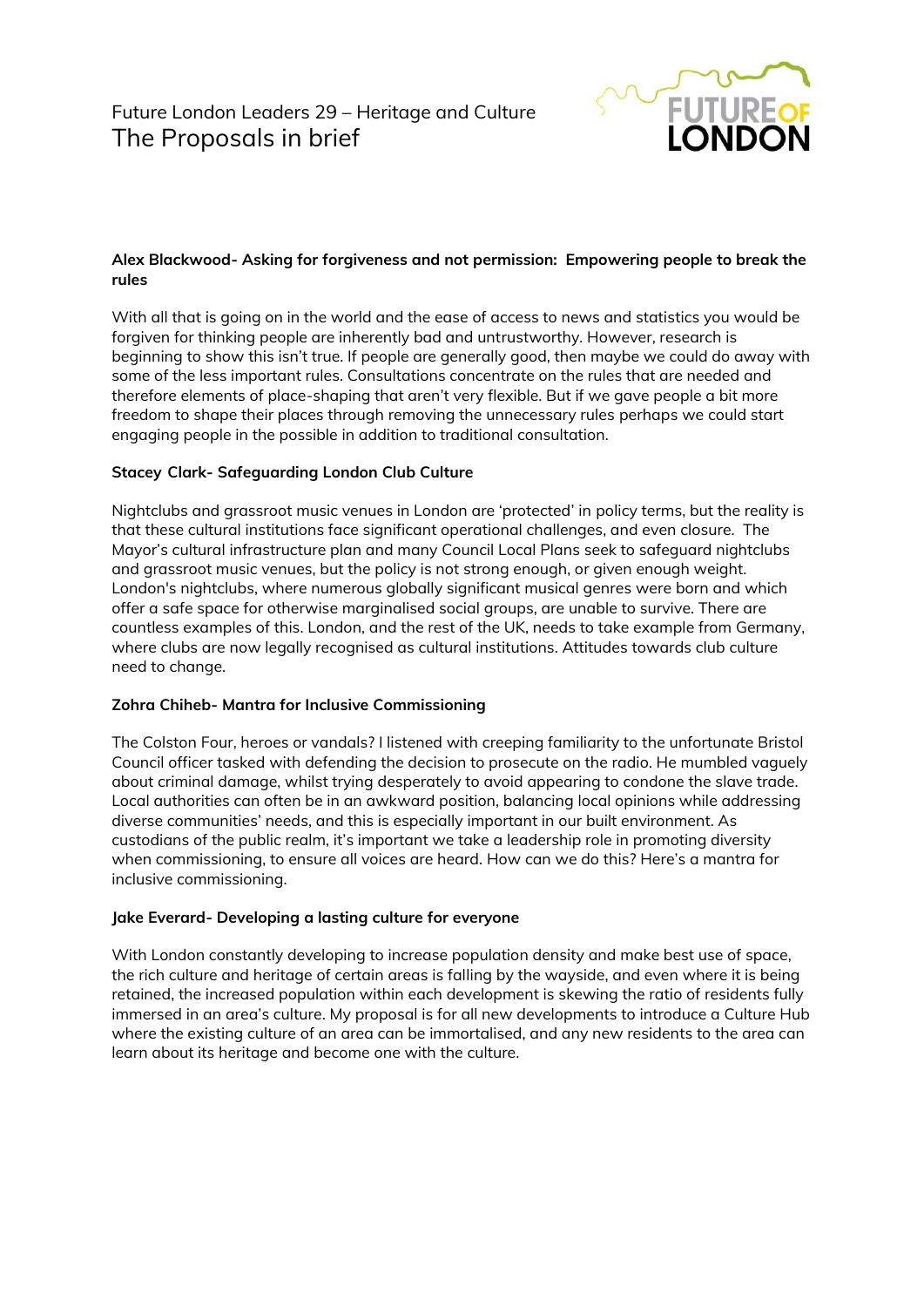### **Simon Foulkes- Meanwhile, I will open doors on your high street**

The wholescale erosion of the heritage of our local high streets is being driven by perpetual vacant retail spaces and residential conversions. I propose to develop on the existing concept of 'meanwhile use' specifically for existing local high streets, such as the 'Open Doors' pilot scheme. Landlords must offer vacant commercial spaces at a significantly reduced rent to local independent retailers, or indeed free, for a minimum term, with an option agreement to extend on a long term lease at 'affordable rents'. Initially, incentivised by reduced business rates etc, affordable rents could then be subsidised by levies on profits of local businesses e.g. local business improvement district (BID).

### **Laura Georgescu- From Global Heritage to Local Culture**

Over the past ten years, government funding for local authorities has fallen by 16%. The unequal distribution of cuts to cultural spending could be further exacerbated by Covid-19, particularly in the most deprived communities. With the prospect of Levelling Up plans leaving London behind, a more creative approach to help London thrive is needed. My proposal is to re-examine how the funding mechanisms can be leveraged to protect heritage and culture. Through a re-design of how funding is planned, I propose to distribute part of the revenue attracted by iconic heritage shopping areas, such as Mayfair, to culturally uplift and showcase the unique heritage in more deprived places.

# **Max Gregory- Why London needs the DEA**

There has been a widely publicised increase in dog ownership during the pandemic, but in a densely populated urban environment like London, there is no requirement for dedicated Dog Exercise Areas (DEAs) within the amenity space of our current regeneration developments. There are mental, physical and societal benefits of owning a dog, and DEAs in London regeneration projects would help establish a community of local dog owners and dog enthusiasts. Making DEAs a planning requirement and part of resident-led design will ensure developers deliver a new type of public realm to benefit a growing demographic of dog owners as well as the wider community.

#### **George Harrington- Grassroots Music Venue Adaptation Fund**

Grassroots music venues (GMV) are the lifeblood of London's cultural scene and provide enormous economic and social value to the city. Despite their intrinsic value, affordability pressures and Covid-related restrictions mean that grassroots venues are closing down at an alarming rate. In response, a GMV adaptation fund would provide a dedicated financial grant to support GMVs to adapt their offer to create new models of revenue. This could include anything from providing space for food vendors in daytime hours to leasing space for co-working opportunities. The aim is to provide a capital injection to support GMVs to becoming financially sustainable in the longer term and optimise their impact on the local economy and places they operate within.

#### **Nyemu Holness- REPREZENT LONDON: Inclusive community engagement and procurement**

In built environment community engagement and procurement exercises there is a lack of representation of BAME communities, particularly black men, young people, disabled people, and LGBTQI+ groups. In a city that takes pride in its diversity and traditions rooted in ideas of freedom, equality and democracy, this is alarming. The lack of diversity in debates, engagement, consultation and tender supply chains that shape and determine decision-making policies and the future of London's built environment needs to be tackled proactively to change this narrative. I propose an innovative engagement strategy that 'Reprezents' the voices of all Londoners through the collaborative delivery of physical and digital engagement activities, workshops and networking.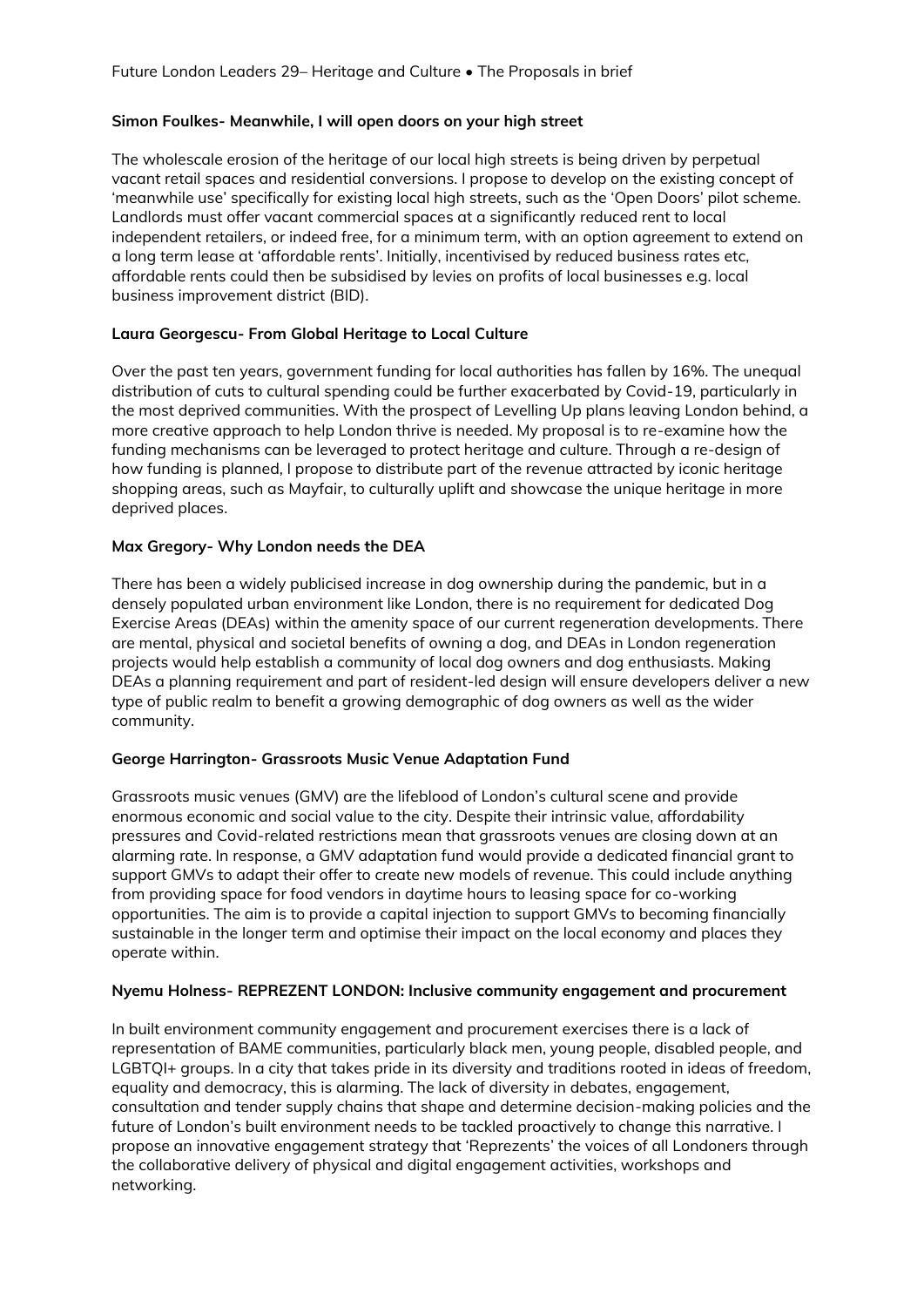### **Grace Nelson- Future Harlesden: Celebrating cultural heritage within the town centre**

Future Harlesden will be an innovative programme of interventions to revitalise Harlesden town centre. The programme seeks to address three key challenges: deprivation; poor community cohesion; young people feeling unsupported and undervalued. It will communicate and connect Harlesden's reputation for music, dance, film and carnival to a wider London audience, boosting skills and employment opportunities for local people. My proposal aims to build upon Harlesden's existing rich cultural tapestry and provide new spaces and facilities to coordinate, curate and cultivate creativity of all kinds, with a particular focus on young people.

### **Penny Pang- Mapping local culture and heritage**

The best way to know London is to learn it from the locals, to understand what connects them to places. These connections are often of local significance, be they collective memory, local skills and traditions, or longstanding neighbourhood eateries. Within our communities are vast repositories of data, pinpointing our capital's local cultures and heritage. My proposal is to make use of the current web mapping technology, such as Google Maps, to create a platform to gather this place-based cultural and heritage data and make them findable and sharable amongst communities.

# **James Ringwood- Maintaining social housing stock: Taking pride in our historical buildings**

We should be proud of our history of providing genuinely affordable, secure housing for citizens on lower incomes. We should also be proud of, and celebrate, the diverse nature of the social housing stock itself – but do we? Do we celebrate the Victorian terraces, modernist architecture and converted historical buildings which provide social housing? Is there a stigma associated with social housing with the focus being on so called 'sink estates'? Do we undervalue and therefore underinvest in the rich assets owned by councils and registered providers? My proposal is that we re-think the value of these assets to generate the income that will allow for proper investment so that current and future residents can treasure these assets.

#### **Tiffany Ryan- Embedded: Securing London's cultural infrastructure**

With the government's ambitious plans to develop more housing across the UK, London is under pressure to deliver its share with a limited land supply. The regeneration of industrial land has resulted in the loss of some important heritage and cultural contributors. 'Embedded' is a Londonwide action group tasked with supporting small businesses and displaced local makers and talent through the provision of representation, funding, and support to ensure that creatives can maintain space in their local communities.

# **Jonny Simmonds**- **London's Cultural Metaverse**

One of Covid's legacies has been the rise of digital tools to engage, socialise and communicate. We spend so much of our time virtually, and it's no coincidence that 2021 also became the year of the 'Metaverse'. We need to look to the future and cultural institutions, places so naturally reliant on in-person visitors, must adapt. Sadiq Khan launched his Cultural Infrastructure Map in 2019, but imagine a new version. One which includes digital, 3D-buildings, places you click and visit from home. A version where kids can attend a guided tour of three different museums in an hour. London's Cultural Metaverse.